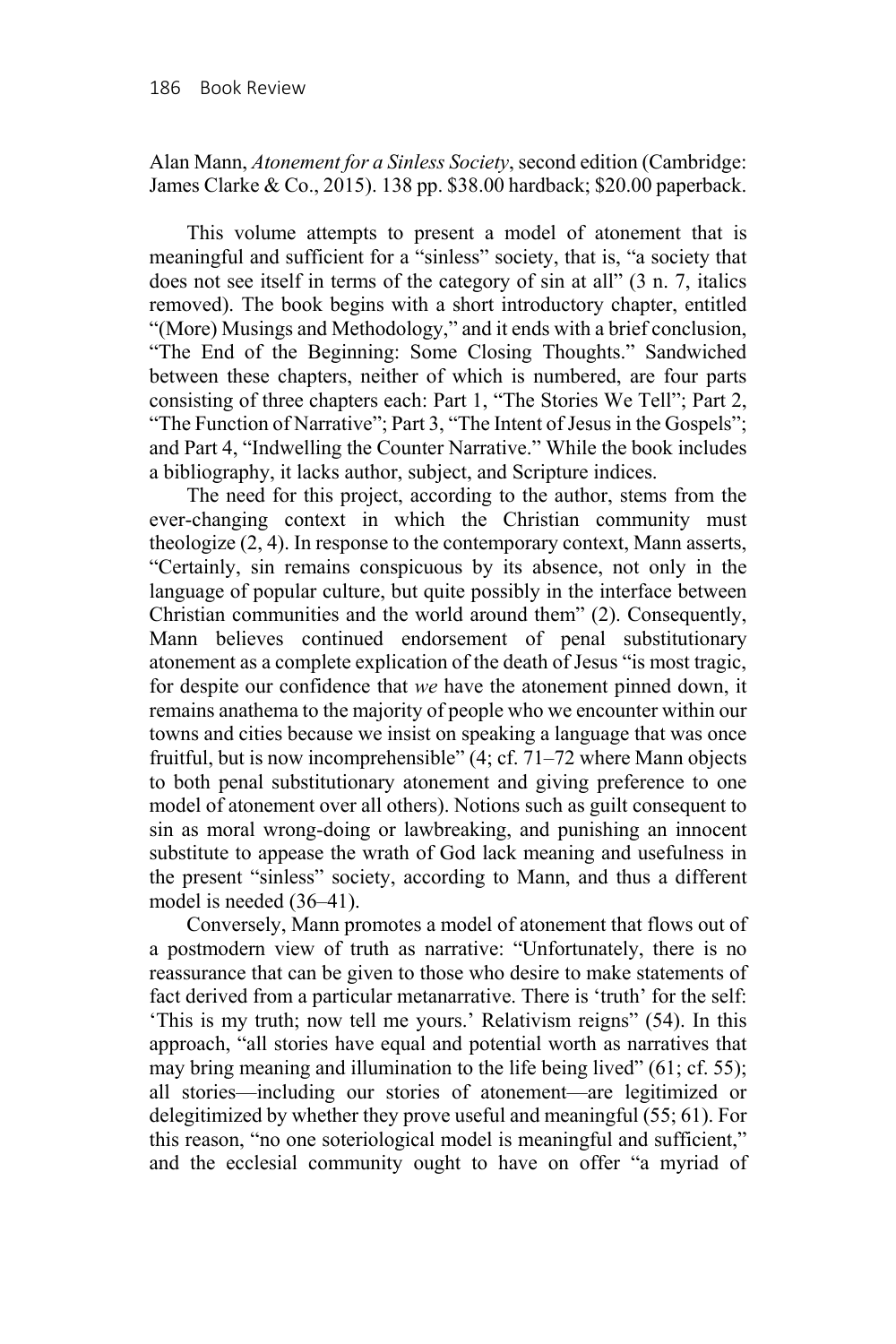narratives" of the atonement, which individuals can "tr[y] out as templates  $\dots$  to see how they fit" (72).

Mann posits that the real plight of the sinless self is chronic shame, and this is what drives his entire project. Mann defines the "sin" of the "sinless self" as "the absence of mutual, unpolluted relating" (96). Consequent to this, "sin becomes not a state of corruption, nor guilt to be wiped out, but alienation from the Other/other, requiring reconciliation" (96). Due to the author's conviction that truth bears a subjective-relativistic nature, any account of how Jesus' cross-work effects reconciliation "can only ever be a personal interpretation that may or may not be recognizable as a narrative of atonement to others" (98). He believes that "if the cross is to be a dying for others, as [Jesus] intends it to be, then those who follow him there must also live by prioritizing the other, for in doing so we open our lives to that same at-one-ness: the presence of relational, self-coherence" (104). For Mann, the goal is a "sensitive" narration of "the story of Jesus," which leads to "the sinless self who lives with shame and incoherence recognizes it as a meaningful and sufficient counter-story. He learns that to live with coherence between his real self and his ideal self is to have an awareness of, and to include, even submit to, the other" (105).

While the author's desire to present the atonement in a comprehensible and impactful way for his contemporary context are certainly commendable, it remains doubtful that the end result represents a truly Christian perspective that continues to reflect the truth of Scripture. Rather, it seems Mann has reconfigured the message so thoroughly as to leave little of the original apostolic *kerygma* intact. In fact, the author is fully aware that some will regard his re-readings as "*eisegesis* (reading into a text the meaning one wants to get out of it) of the worst kind" (120), but he counters that one must address the problem of "meaning and sufficiency" for the sinless self (121). Contra Mann, however, perhaps individuals comprising the "sinless" society actually stand in need of a confrontation with the discordant truth of the gospel or, in some cases, simply a more adequate elucidation of a biblical worldview rather than a presentation of a reconfigured narrative that more readily and amicably relates to their own preferred stories about themselves. Mann apparently believes that our narrations determine truth. The question left unresolved is this: If the God of the Bible exists in any objective sense, then should not one's narration of reality be legitimized or delegitimized in light of the degree to which it harmonizes with the divine intent of Scripture as determined by interpretation adhering to normal conventions of communication? Simply put, what counts is the story that God tells about us, not the story that we tell about ourselves. All said, to those who endorse an exegetically driven